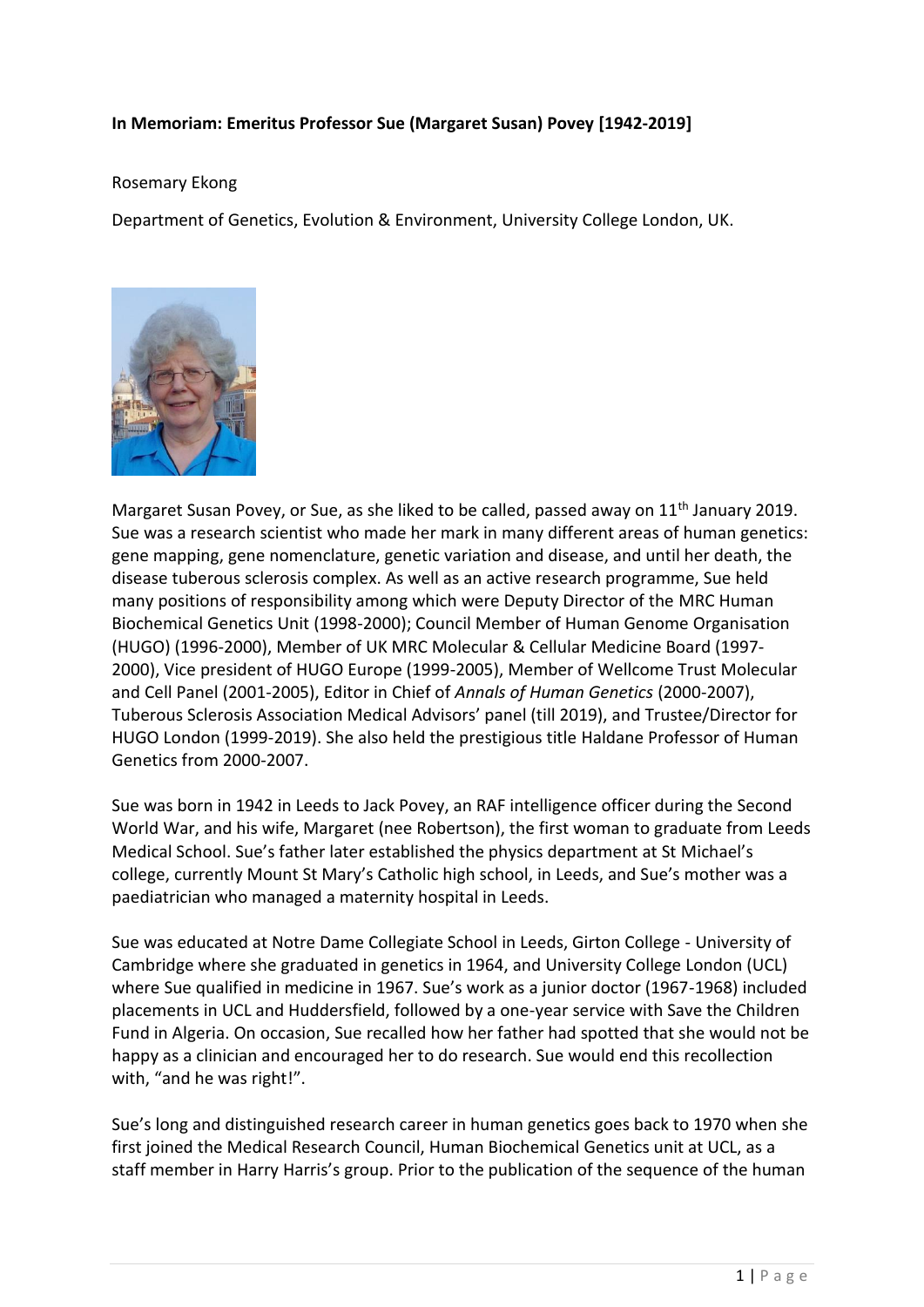genome, and working with several collaborators, both national and international, Sue successfully mapped many human genes to specific chromosomes using somatic cell hybrids. She participated in all the Human Gene Mapping Workshop meetings and chaired some of the committees (1975-1991), eventually focusing on Workshops on chromosome 9 (1992-2000) on which the *TSC1* gene was eventually identified.

During Sue's gene mapping days, she experienced a personal tragedy when her beloved niece passed away from liver disease as a consequence of alpha-1-antitrypsin (*A1AT*) deficiency, aged 13 years. This experience not only drove her to research on *A1AT* deficiency and deliver on a prenatal diagnostic test, but it also reinforced her 'patients and their families first' ethos.

With the identification of many human genes came the need for systematic name assignment. Sue became chair of the International Human Genome Organisation (HUGO) Gene Nomenclature Committee (HGNC) in 1996, having taken over from Phyllis McAlpine. Though Sue found gene nomenclature challenging due to the passion with which scientists treasured the names they had assigned genes they discovered, she persisted. Elspeth Bruford, who has continued the activities of the HGNC upon Sue's official retirement in 2007, recalls how Sue often repeated a quote attributed Michael Ashburner at Cambridge that "biologists would rather share their toothbrush than share a gene name". During the eleven years of Sue's tenure as chair of HGNC, over 20,000 names and symbols were assigned to human genes. Funding for her HGNC team was secured from the US Department of Energy, the US National Institutes of Health, the UK Medical Research Council and the Wellcome Trust.

Sue was involved with this journal, *Human Mutation*, as a Communicating Editor during 2007-2010 and also as a frequent reviewer and author. She wrote or co-authored 12 articles in this journal, including seminal papers on *TSC1* and *TSC2* biological function and databases, and also valuable standards papers on locus-specific database construction and curation. She also contributed uniquely to Online Mendelian Inheritance in Man (OMIM; <https://www.omim.org/>) during her tenure as HGNC chair, coordinating closely with Victor J. McKusick and the OMIM writers and editors to assist the medical genetics research community in promoting adherence to HGNC nomenclature standards.

Sue spent the last 34 years of her life working on tuberous sclerosis complex (TSC), among other things. Her involvement with TSC came about from an attendance at a seminar delivered by John Osborne in UCL. John Osborne ran a TSC clinic in Bath and had come to UCL "pleading" (as Sue always said) for someone to work on TSC. Coincidentally, Malcolm Ferguson-Smith at the Duncan Guthrie Institute of Medical Genetics in Glasgow had some data on the ABO blood group in TSC at about the same time. Sue got interested and, in 1985, she received details and samples from 32 families which were analysed for biochemical markers in her laboratory. Through pooling results with Glasgow, it became evident that the gene in some families with TSC was linked to the ABO blood group on chromosome 9.

The subsequent discovery of patients with TSC, within a different family, where the causal gene could not be linked to the ABO blood group locus, led to confirmation of a second TSC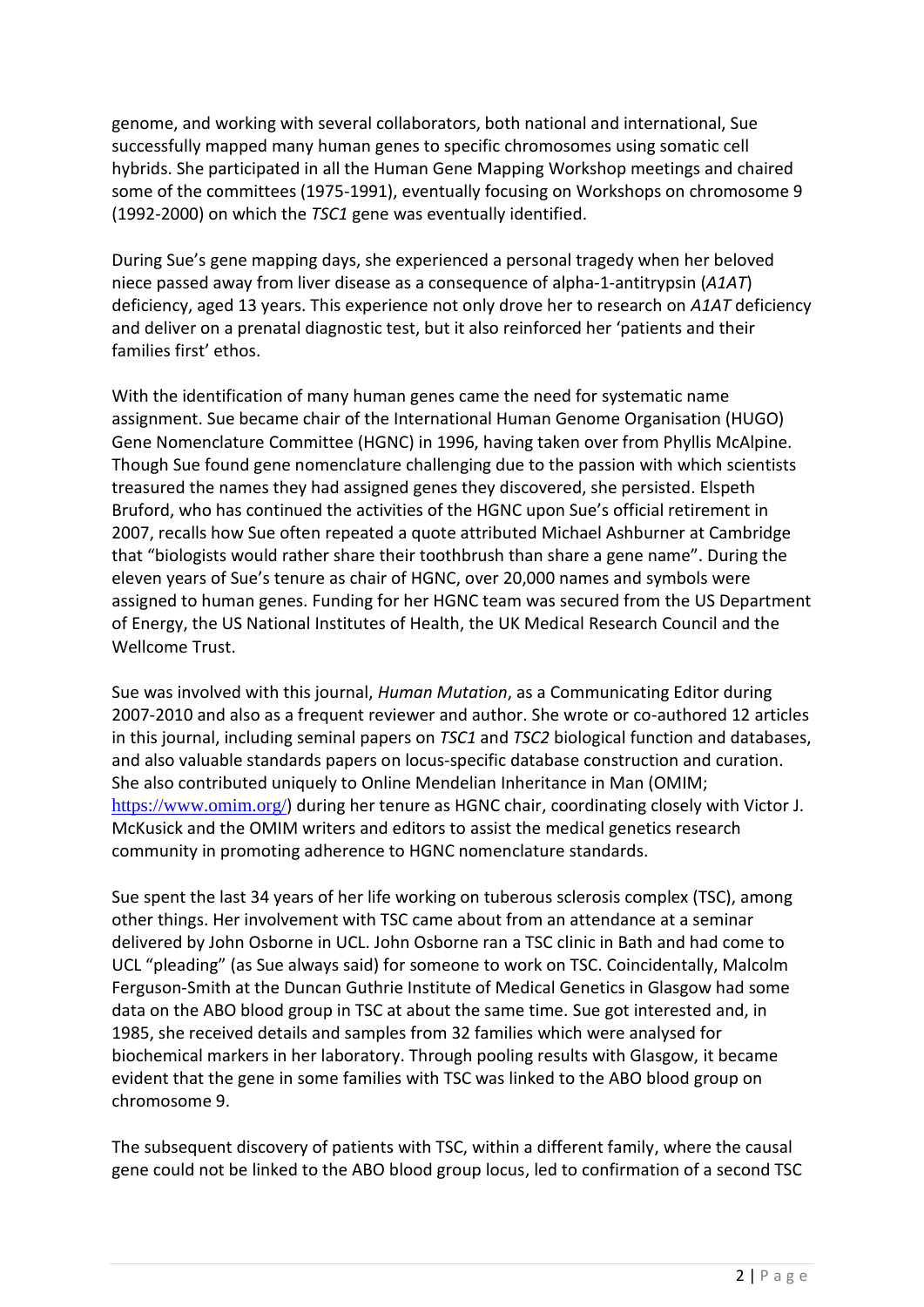gene (*TSC2*) and its identification on chromosome 16 in 1993 by Julian Sampson and others. Sue's research group, together with that of Jonathan Wolfe (at UCL) embarked on positional cloning and reconstructed a 1.7MB sequence of overlapping cosmid contigs that covered the *TSC1* gene region on chromosome 9q34. Sue's attitude to collaborative research for the common good was again evident in her willingness to share the cosmid clones with collaborators as there was now a consortium of researchers in USA, Holland, Poland, Bath, Cambridge and Cardiff.

The policy of the Human Genome Project sequencing at the Whitehead Institute, to publish sequences daily, created a lot of competition. Sue's group was able to determine the orientation of the 1.7MB *TSC1* gene region which guided the direction in which to search for the *TSC1* gene. Without hesitation, Sue shared this information with other consortium members. Within a few months, David Kwiatkowski informed consortium members that many of his patients had changes in one specific gene, a finding that was replicated by Sue's group and other consortium members over Easter 1997. The initial finding of the gene and confirmation within a space of three days led Sue to remark that "Some of these researchers, well, they don't seem to go to sleep, ever!" As can be imagined, there was a lot of excitement and 'secrecy' prior to Sue's interview by the BBC, and members of Sue's group had to find some contrived excuse why they had given up their Easter holidays.

With both TSC genes identified, and no strong indication for a third TSC gene, Sue turned her attention to understanding variation in the sequence of the *TSC1* and *TSC2* genes and its links to the development, signs and symptoms of TSC. With funding from the Tuberous Sclerosis Alliance (USA) and the Tuberous Sclerosis Association (UK), Sue set up the TSC variation databases in 2005, a worldwide resource on variations in both TSC genes which we continue to manage and update with new findings. Over 4,000 different genetic changes in the TSC genes have been rigorously and painstakingly assessed for their involvement in causing TSC. The TSC databases, used daily by TSC researchers, clinical geneticists, and patients globally, is an essential resource to guide the interpretation of genetic test results for patients and families with TSC, and is regarded as a trusted data source for TSC research conducted worldwide. Sue also contributed to the TSC diagnostic criteria update published in 2012.

Not unrelated to Sue's focus on patients, was her contribution to the UK Prime Minister's Questions (PMQs) on October 26<sup>th</sup> 2016, specifically on the policy of NHS England not routinely funding Everolimus for inoperable brain tumours (subependymal giant cell astrocytoma, SEGA) in TSC. A combination of Sue's invitation to the House of Commons for 'Tea and Scones on the Commons Terrace' one week prior, and Sue's letter to John Bercow the Speaker of the House of Commons, led to Greg Mulholland (Member of Parliament at the time) asking his question during PMQs; and the PM Theresa May agreeing a meeting with Greg Mulholland, the TSA and members of the TSC community for discussions on a way forward over NHS England's policy on Everolimus for inoperable SEGA. Barely one month later, in November 2016, NHS England routinely commissioned the use of Everolimus for SEGA associated with TSC!

Sue participated in the initial 2006 and subsequent biennial meetings of the Human Variome Project (HVP) until 2012. Its mission, "to ensure that all information on genetic variation and